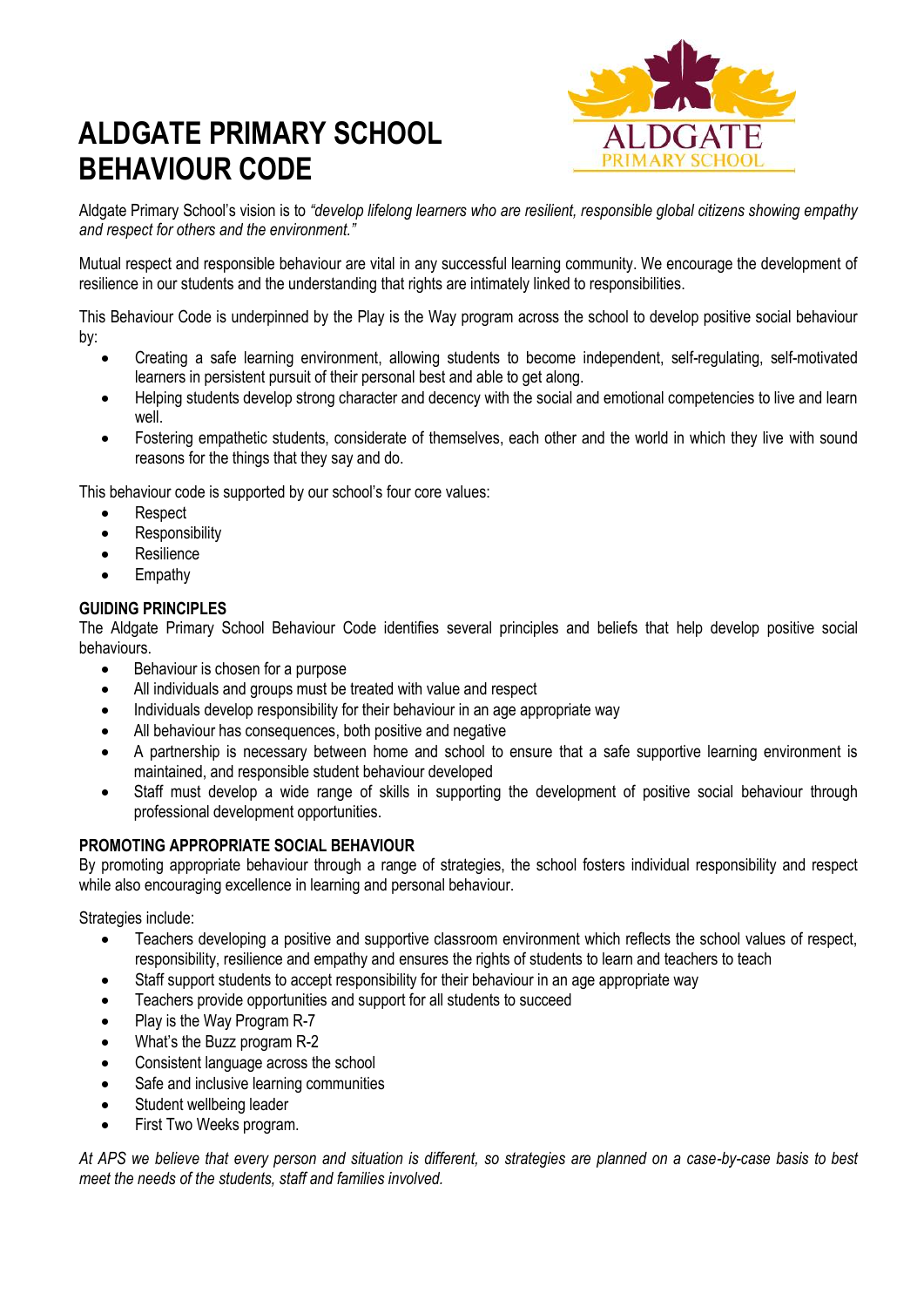## **STUDENT RESPONSIBILITIES**

Students are responsible for their own behaviour and can make choices - all behaviour has consequences. Students have a responsibility to:

- Act in a safe manner that reflects the school values
- Follow an adult's reasonable instructions.

APS follows the Play is the Way program which outlines in the 5 Life Raft concepts, students' responsibility to:

- Treat others as you would like them to treat you
- Be brave participate to progress
- Pursue personal best no matter who you work with
- Have reasons for the things that you say and do
- It takes great strength to be sensible.

## **STAFF RESPONSIBILITIES**

- Build positive relationships with students and families
- Model behaviours that reflect our school values in all interactions with staff, students and parents
- Utilise the Play is the Way program to develop students' understanding of the 5 Life Raft concepts
- Foster a safe, inclusive learning environment which promotes resilience and persistence and provides opportunities for students to develop skills in working appropriately with others
- In the first two weeks provide students with the opportunity to develop a class code of conduct which is signed by all class members
- Negotiate classroom expectations with students
- Encourage students to pursue their personal best and have a growth mindset
- Equip students with the language to describe and understand their own behaviour
- Apply clear consequences when dealing with inappropriate behaviour, in a respectful manner
- Be consistent and fair
- Monitor students' behaviour so that it will not result in conflict or injury
- Be proactive and mobile on yard duty
- Consider student age and maturity when giving appropriate positive reinforcement to encourage positive attitudes and behaviours
- Where appropriate, work restoratively with students when things go wrong to repair relationships; What happened? Who has been affected? How can you make things right?
- Work with students on effective problem solving, safety, conflict resolution and grievance procedures as outlined in the AC Personal and Social capability
- Ensure effective communication with families and leadership where relevant
- Participate in professional development to increase skills and understanding of managing behaviour.

#### **LEADERSHIP RESPONSIBILITIES**

- Create and maintain a positive school community
- Ensure that all staff members revisit the Behaviour Code on a regular basis.
- Provide staff with appropriate professional development
- Inform Governing Council regarding the principles of the Behaviour Code
- Support staff in working with students' positive social behaviour
- Determine consequences for serious inappropriate behaviour involving behaviour plans, take home, suspension and exclusion
- Ensure consistency and effectiveness of staff practice in the management of student behaviour and the development of student self-management
- In conjunction with teachers and parents, develop behaviour plans for students who are identified as needing one
- Discuss the policy thoroughly with new staff members as a priority of induction
- Ensure that the Behaviour Code is available to relieving teachers
- Be informed about discussions regarding student behaviour between parents/caregivers and staff and become involved, where appropriate
- Keep informed and inform staff members and parents/caregivers of any and all Department for Education directives in relation to school behaviour management
- Ensure that accurate records of Student Development Plans, discussions and correspondence are kept in a secure location